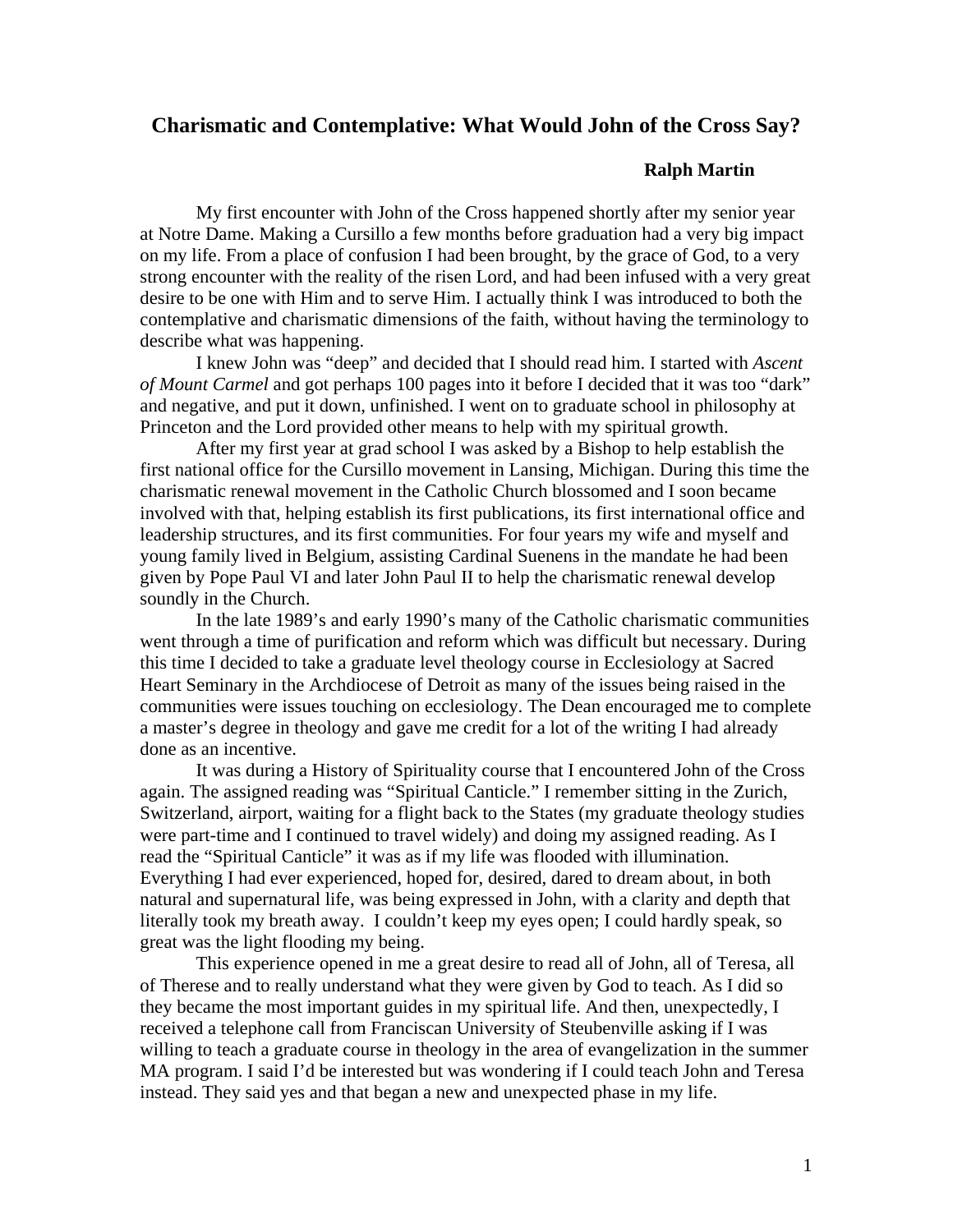While continuing my work with Renewal Ministries, as its President (an organization devoted to Catholic renewal and evangelization, heavily involved in media and also involved in mission work in an ongoing way in more than 20 countries; [www.renewalministries.net](http://www.renewalministries.net/) ) I began to teach in the area of spiritual theology in a regular way. For the past 4 years at Franciscan University in their summer program, then the required course in Catholic Spirituality for theology majors at Ave Maria College here in Michigan, and for the past several years, the Introduction to Spirituality course for college-level seminarians and lay pastoral ministers at Sacred Heart Seminary in Detroit, and most recently a graduate level course at the seminary in the area of Evangelization and Spirituality. The Carmelites figure prominently in some of these courses.

During this time I have continued to be active in speaking at many renewal oriented events in many places in the world, but at other events as well, including Carmelite conferences and retreats. I periodically run into people who tell me something like this: "I used to be charismatic but now I've gone on to the contemplative." Or, from another angle, "I much prefer the quiet of contemplative prayer and could never be a charismatic." Or: "How could you encourage the expression of charismatic gifts? Don't you realize what John of the Cross says about these kinds of spiritual experiences?"

There seems to be a wide-spread impression that the contemplative and the charismatic are contradictory, not complementary, and that John of the Cross condemns the exercise of charismatic gifts. I would like to begin to offer some reflections on this issue that perhaps might be part of a wider reconsideration of these assumptions, which, I believe, are faulty, and not really representative of John's actual position, or the truth as presented in scripture and the magisterial teaching of the Church. There are many issues that need to be deal with, but let's focus for now on simply one.

## **Does John of the Cross Condemn the Exercise of the Charismatic Gifts?**

We know from reading John that one of his major concerns is pointing out how anything less than God Himself, in the Beatific Vision (or in certain forms of spiritual communications that themselves are actual participations in such union), can function as an obstacle – blocking, slowing us down, or deflecting us - from progress towards the ultimate goal of such union.

One of his very important contributions is his laser-like insights into how even most spiritual experiences can function as obstacles to union with God, if we seek them or cling to them. John acknowledges that God gives these experiences for various reasons, including our human weakness, but encourages us not to cling to them, but to allow the grace of them to effect deeper faith, hope and love in our lives.

It's important though to note a critical distinction between spiritual experiences that we are the recipients of, given for our own spiritual growth (consolations in prayer, spiritual delight, various types of visions, locutions, raptures etc.), and spiritual experience, that we are supposed to be the transmitters of, for the sake of the growth of the church, or the work of evangelization (words of knowledge or wisdom intended for others, healing gifts, miracles, prophetic words, tongues and interpretation, gifts of generous giving, gifts of administration, gifts of teaching and preaching, gifts of "helps,"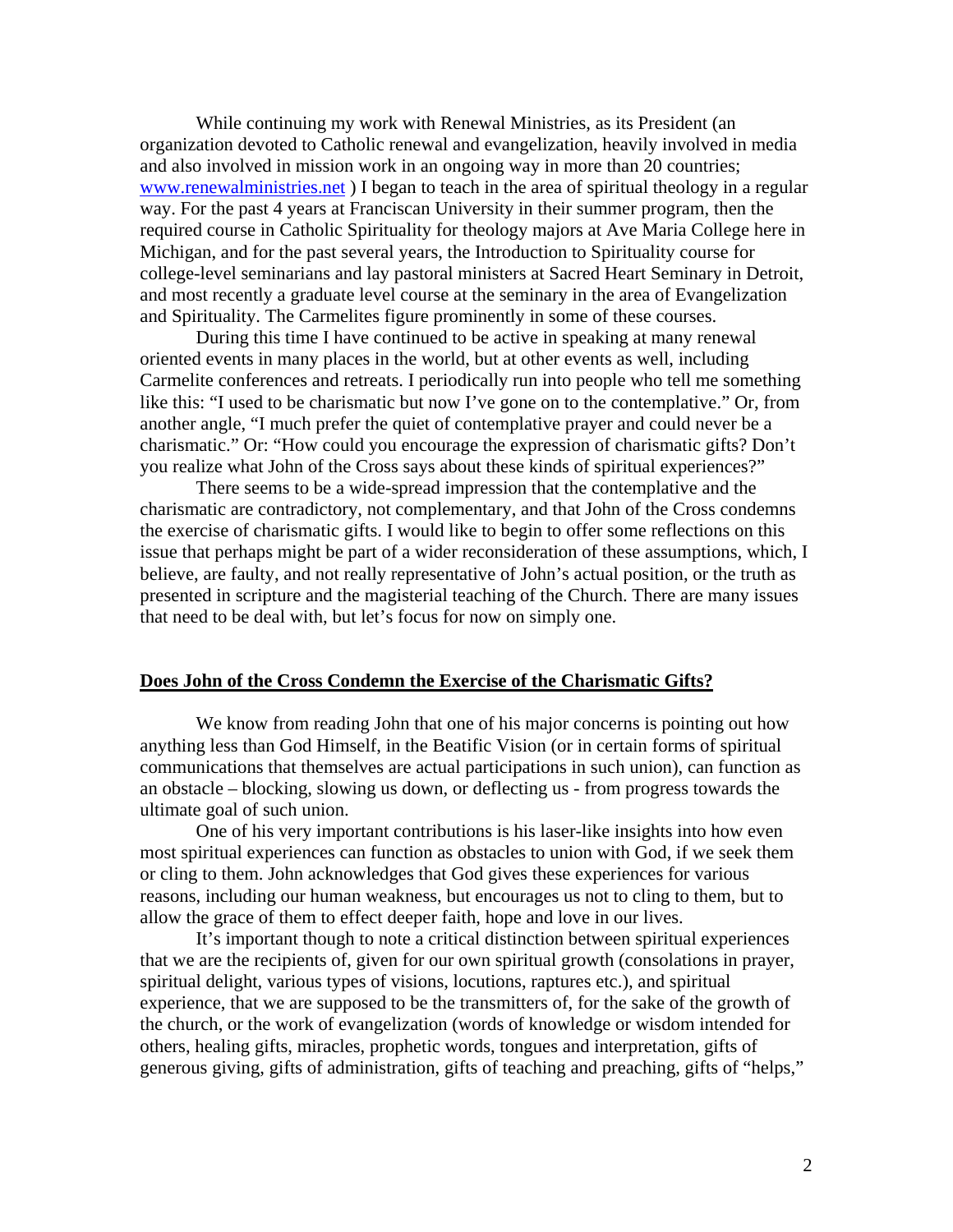etc).. While there indeed can be an area of overlap within these two kinds of spiritual experiences, the distinction nevertheless is an important one.

The second kind of spiritual experiences are referred to as "charisms" or gifts in the New Testament. The New Testament doesn't try to give an exhaustive list of such charisms or workings of the Spirit for the sake of others, but provides several such lists as indicators of the rich and varied working of the Spirit through Christians for the sake of others. Some of the main lists – and biblical teaching on charisms - are those found in 1 Cor. Chapters 12-14 and Romans 12:1-8.

While not intending to write a balanced and comprehensive positive theology of the charismatic workings of the Spirit for the sake of others John does deal with them in the *Ascent* III, chapters 30-32. In this Book of the *Ascent* John is dealing with how the will can become attached to genuine goods in a way that blocks progress to union with God. In these particular chapters he's dealing with the reality of supernatural goods and how the will can become attached to them, the fifth of the six classes of goods he discusses. So even though his purpose in writing is to focus on possible dangers he does assume the reality and usefulness of the charismatic gifts of the Spirit (following the Thomistic terminology he calls them *gratiae gratis datae*) and specifically cites the charismatic gifts of 1 Cor. 12: 9-10 as the type of workings of the Spirit he'll be discussing.

"Examples of these are the gifts of wisdom and knowledge given by God to Solomon (1 Kgs.1 3: 7-12) and the graces St. Paul enumerates: faith, the grace of healing, working of miracles, prophecy, knowledge and discernment of spirits, interpretation of words, and also the gift of tongues (1 Cor. 12:9-10)."

John acknowledges the biblical teaching concerning these gifts. "The exercise of these gifts immediately concerns the benefit of others, and God bestows them for that purpose, as St. Paul points out: *The spirit is given to no one save for the benefit of others I1Cor.12:7*). This assertion is understood in reference to these graces." (A, III, 30, 2)

He then talks about the two kinds of benefits God bestows through these gifts.

"The temporal includes healing the sick, restoring sight to the blind, raising the dead, expelling devils, prophesying the future so people may be careful, and other similar things.

The spiritual and eternal benefit is the knowledge and love of God caused by these works either in those who perform them or in those in whom, or before whom, they are accomplished." (A, III, 30, 3)

As regards the persons exercising such gifts, John counsels them to rejoice not in the fact that they possess and exercise such gifts, but only in the fact that they are doing God's will motivated by true charity. He quotes the important and familiar biblical warnings to this effect; 1 Cor. 13:1-2 with its warnings to keep the primacy of love to the forefront, and Lk. 10:20 with Jesus' counsel to rejoice in the really important things, not just that the demons are subject to us in the work of evangelization, but that "your names are written in the book of life." (A, III, 30, 4-5)

As regards the persons benefiting from the exercise of these gifts, John points out that while it is a good for bodies to be healed, devils expelled and for genuine prophecy to inspire and alert people, the joy that should be taken in these temporal goods should not be great ("the temporal benefit, supernatural works and miracles merit little or no joy of soul"), unless the souls of those experiencing such benefits, turn to God and become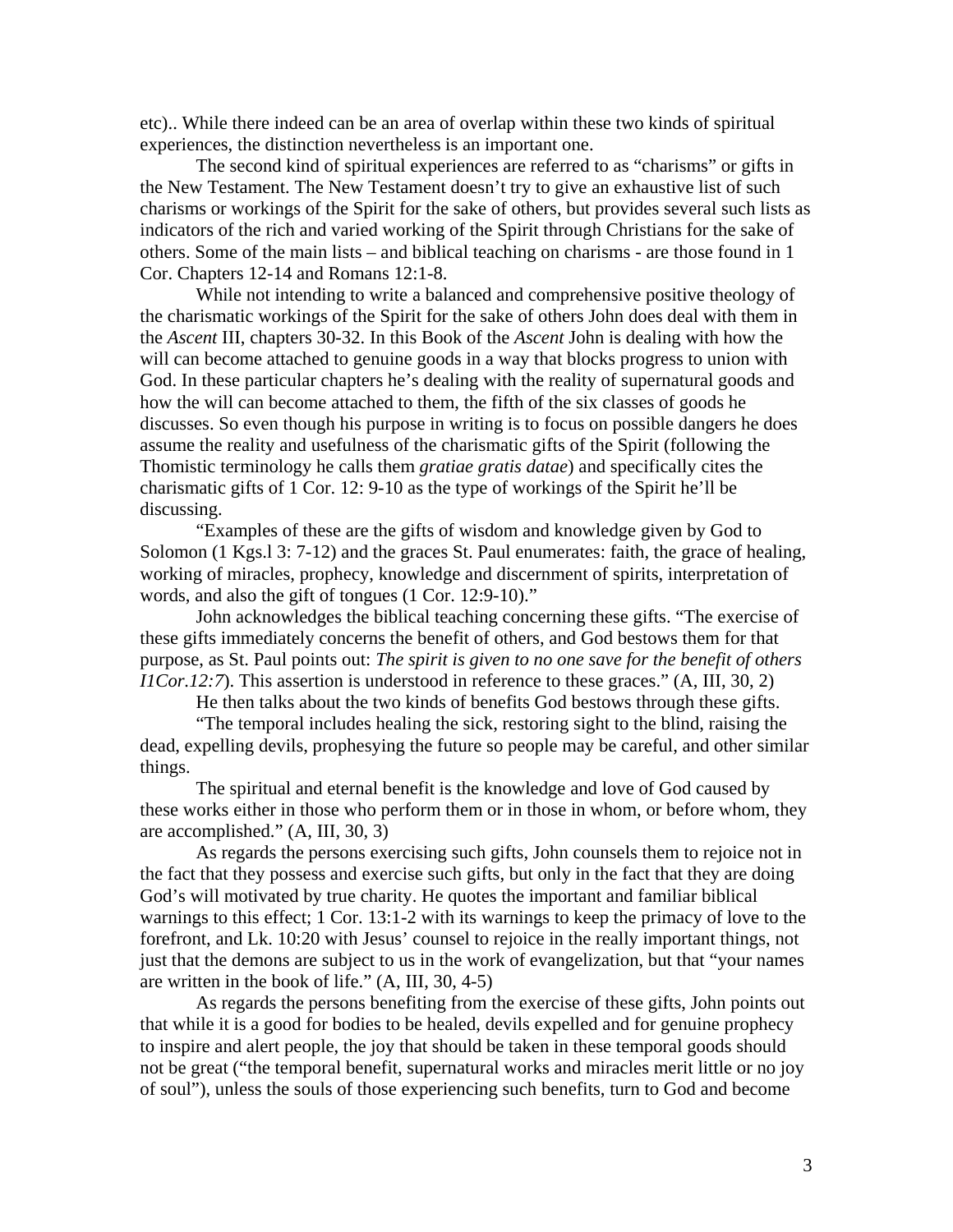united, or more deeply united, with Him. As Jesus indicated, there is great joy in heaven when one sinner repents. Fuller expressions of joy should be appropriately reserved for what has eternal value, like true repentance and turning back to God.

John brilliantly points out the dangers to the souls of those who exercise these gifts by rejoicing excessively in the merely temporal benefits of such goods. He points out how inordinate attachment or rejoicing in the possession of these gifts can lead very easily to their inappropriate or even inauthentic exercise. As John puts it: "People, on account of their joy in the gift, not only long to believe in it more readily, but even feel impelled to make use of it outside the proper time." (A, III, 31, 2) This can lead people, John points, to even make things up, so attached are they to the appearance of having a particular gift.

There's even a danger of opening to demonic manipulation in the exercise of the gift. "When the devil observes their attachment to these wonders, he opens a wide field, provides ample material for their endeavors, and meddles extensively." (A, III, 31, 4) This inordinate attachment to the exercise of these gifts, if it opens to demonic manipulation, can even lead to explicit pacts with the devil which turns the person into a magician, sorcerer, wizard or witch.

Another harm from exercising the gift apart from charity or obedience to the will of God and impulses of the Spirit is to bring discredit upon the genuinely supernatural. The unsuccessful exercise of a gift, apart from the will of God, leads to sowing distrust and contempt for the things of God in the hearts of those who observe this. Faith is then weakened in many different ways in the heart of those inordinately attached to the gifts, and in the hearts of those who witness the inauthentic exercise of the gifts.

John also mentions the obvious temptation to vanity and vain-glory that the immature exercise of these gifts will generate in the hearts of those who exercise these gifts for motives other than the glory of God and the good of souls.

In the course of brilliantly pointing out the dangers in the exercise of these gifts – which is the main purpose of his teaching here - John also, almost incidentally, gives a lot of positive instruction about how these charismatic gifts should be exercised.

John points out the importance of exercising these gifts in a way that's appropriate "as to time and manner."

"It is true that when God bestows these gifts and graces he gives light for them and an impulse as to the time and manner of their exercise." (A, III, 31, 2)

John also points out that in order for the gifts to work properly there needs to be a true detachment from our own ideas and desires about how it all should work and a deep trust in God, a true docility to the moving of His Spirit.

"Those, then, who have this supernatural gift, should not desire or rejoice in its use, nor should they care about exercising it. God, who grants the grace supernaturally for the usefulness of the Church or its members, will also move the gifted supernaturally as to the manner and time in which they should use their gift. Since the Lord commanded his disciples not to be anxious about what or how to speak, because the matter was supernatural one of faith, and since these works are also a supernatural matter he will want these individuals to wait until he becomes the worker, by moving their heart (Mt. 10:19; Mk. 13:11). For it is by the power of God that every other power should be exercised. In the Acts of the Apostles the disciples beseeched him in prayer to extend his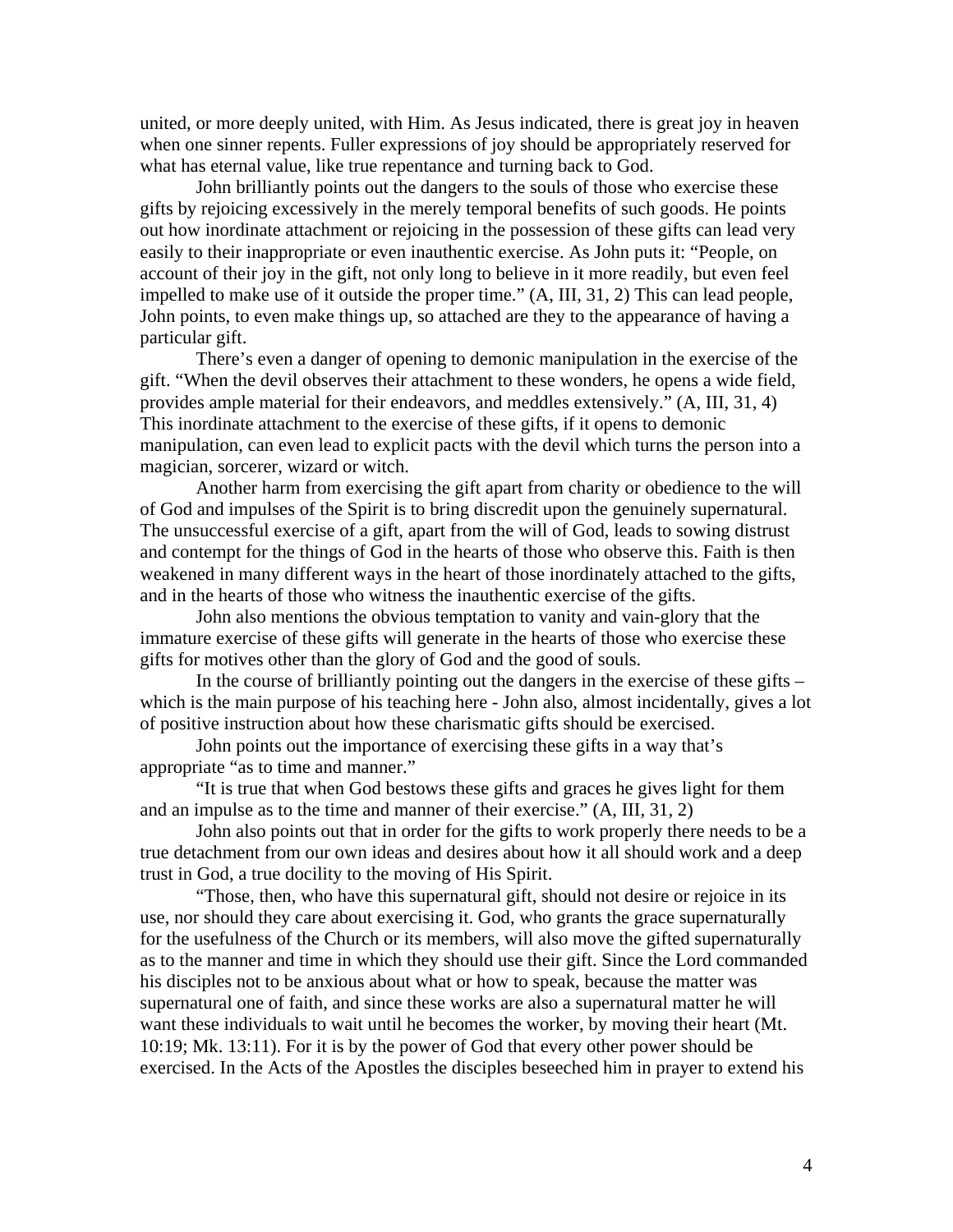hand to work signs and cures through them, so faith in our Lord Jesus Christ would be introduced into hearts (Acts 4:29-30)." (A, III, 31, 7)

In all of this John is motivated not by a desire to "squelch" the charismatic gifts of the Spirit but to assure their authentic exercise, so that they might truly achieve the ends, both in those who exercise them, and in the lives of those who benefit from them, that God intends for them to have.

What answer can we now give to our original question? **Does John of the Cross condemn the exercise of the charismatic gifts? No, he doesn't. On the contrary, he gives much helpful advice about how they should be exercised so they effectively accomplish the purpose for which God gives them.** 

Obviously, John's teachings on spiritual experience in other parts of his writings, and more specifically, his teachings on the charismatic gifts in the section of the *Ascent* that we've focused on in this article, would be of great use for those involved in the Catholic charismatic renewal. I have been doing my best in the last number of years to introduce the wisdom of the Carmelites to the charismatic renewal movement.

On the other hand, doesn't the dichotomy, that some in Carmelite circles seem to hold, between the contemplative and charismatic dimensions of the Spirit's work, need to be reexamined?

And this, particularly in light –not just of John of the Cross's own teaching which we have just examined - but of what many rightfully call, the "Carmelite" Pope, John Paul II's fervent calls for the whole Church to open to the charismatic workings of the Spirit (as well as to the depth of contemplative prayer!).

During the feast of Pentecost, in 1998, the Pope asked representatives of all the renewal movements of the Church to join with him to celebrate this feast. Over 500,000 people from more than 50 different movements came. What the Pope did was to gather together the teaching of Scripture and Vatican II, on the gifts of the Spirit and proclaim them with urgency and passion. He begins:

"The Church's self-awareness (is) based on the certainty that Jesus Christ is alive, is working in the present and changes life…With the Second Vatican Council, the Comforter recently gave the Church ...a renewed Pentecost, instilling a new and unforeseen dynamism.

Whenever the Spirit intervenes, he leaves people astonished. He brings about events of amazing newness; he radically changes persons and history. This was the unforgettable experience of the Second Vatican Ecumenical Council during which, under the guidance of the same Spirit, the Church rediscovered the charismatic dimension as one of her constitutive elements: 'It is not only through the sacraments and the ministrations of the Church that the Holy Spirit makes holy the people, leads them and enriches them with his virtues. Allotting his gifts according as he wills (cf. 1 Cor 12:11), he also distributes special graces among the faithful of every rank…He makes them fit and ready to undertake various tasks and offices for the renewal and building up of the Church" (*Lumen gentium,* n.12)."

With these words Pope John Paul II honestly acknowledged what many theologians, scripture scholars and church historians had demonstrated in their studies,